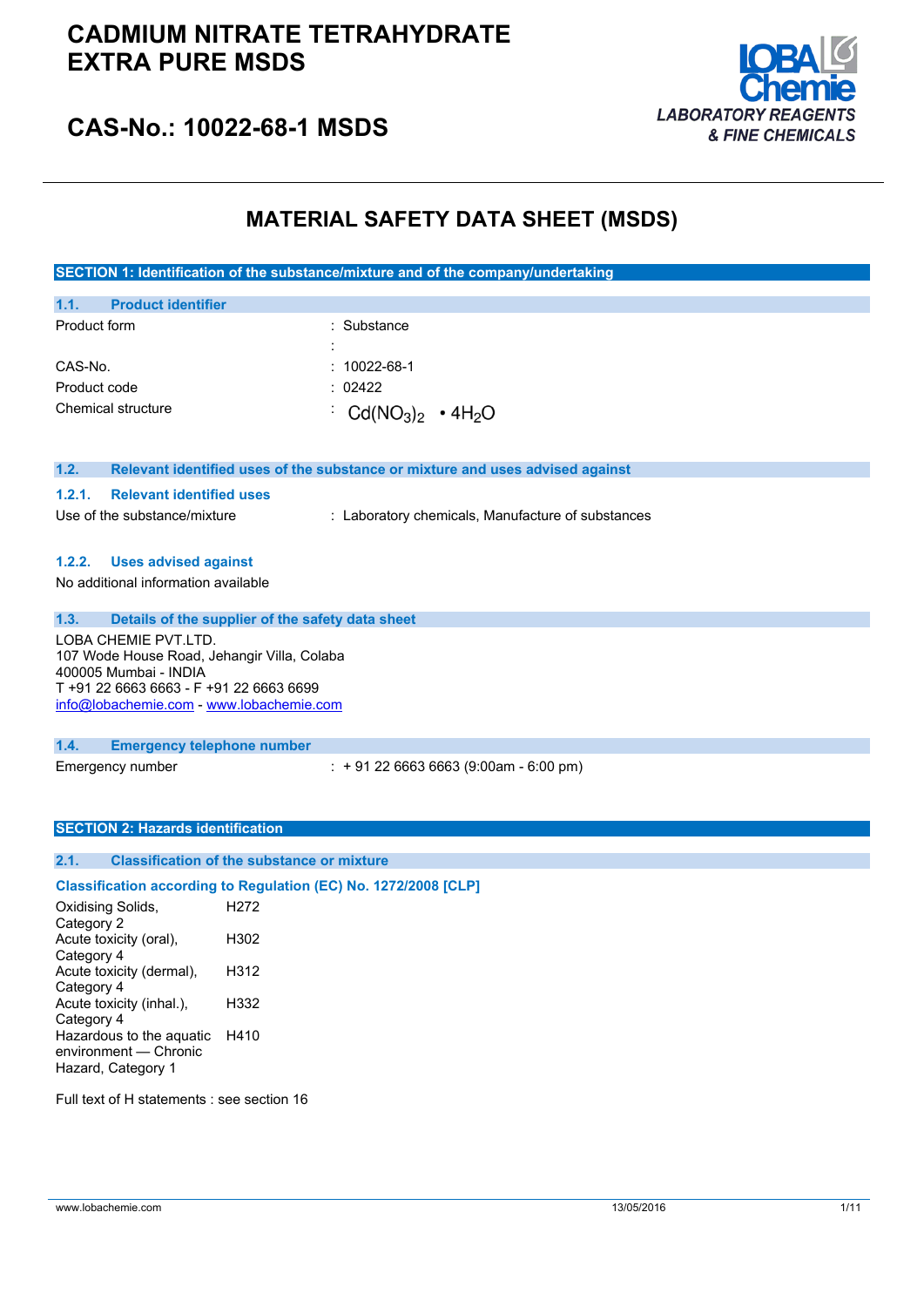Safety Data Sheet

**Classification according to Directive 67/548/EEC [DSD] or 1999/45/EC [DPD]**

Carc.Cat.1; R45 O; R8 Xn; R20 Xn; R21 Xn; R22 N; R50/53 Full text of R-phrases: see section 16

#### **Adverse physicochemical, human health and environmental effects**

No additional information available

| 2.2. | <b>Label elements</b>                                      |                                                                                                                                                                                                                                                                                                                                                                                     |
|------|------------------------------------------------------------|-------------------------------------------------------------------------------------------------------------------------------------------------------------------------------------------------------------------------------------------------------------------------------------------------------------------------------------------------------------------------------------|
|      | Labelling according to Regulation (EC) No. 1272/2008 [CLP] |                                                                                                                                                                                                                                                                                                                                                                                     |
|      | Hazard pictograms (CLP)                                    |                                                                                                                                                                                                                                                                                                                                                                                     |
|      |                                                            | GHS03<br>GHS07<br>GHS09                                                                                                                                                                                                                                                                                                                                                             |
|      | Signal word (CLP)                                          | : Danger                                                                                                                                                                                                                                                                                                                                                                            |
|      | Hazard statements (CLP)                                    | : H272 - May intensify fire; oxidiser.<br>H302+H312+H332 - Harmful if swallowed, in contact with skin or if inhaled<br>H410 - Very toxic to aquatic life with long lasting effects.                                                                                                                                                                                                 |
|      | Precautionary statements (CLP)                             | : P220 - Keep/Store away from clothing and other combustible materials.<br>P273 - Avoid release to the environment.<br>P280 - Wear protective gloves, protective clothing, eye protection, face protection.<br>P501 - Dispose of contents/container to hazardous or special waste collection point,<br>in accordance with local, regional, national and/or international regulation |

#### **2.3. Other hazards**

This substance/mixture does not meet the PBT criteria of REACH regulation, annex XIII This substance/mixture does not meet the vPvB criteria of REACH regulation, annex XIII

| <b>SECTION 3: Composition/information on ingredients</b> |                   |                                           |
|----------------------------------------------------------|-------------------|-------------------------------------------|
|                                                          |                   |                                           |
| 3.1.                                                     | <b>Substances</b> |                                           |
| Name                                                     |                   | : CADMIUM NITRATE TETRAHYDRATE Extra Pure |
| CAS-No.                                                  | $: 10022$ -68-1   |                                           |

Full text of R- and H-statements: see section 16

**3.2. Mixtures**

Not applicable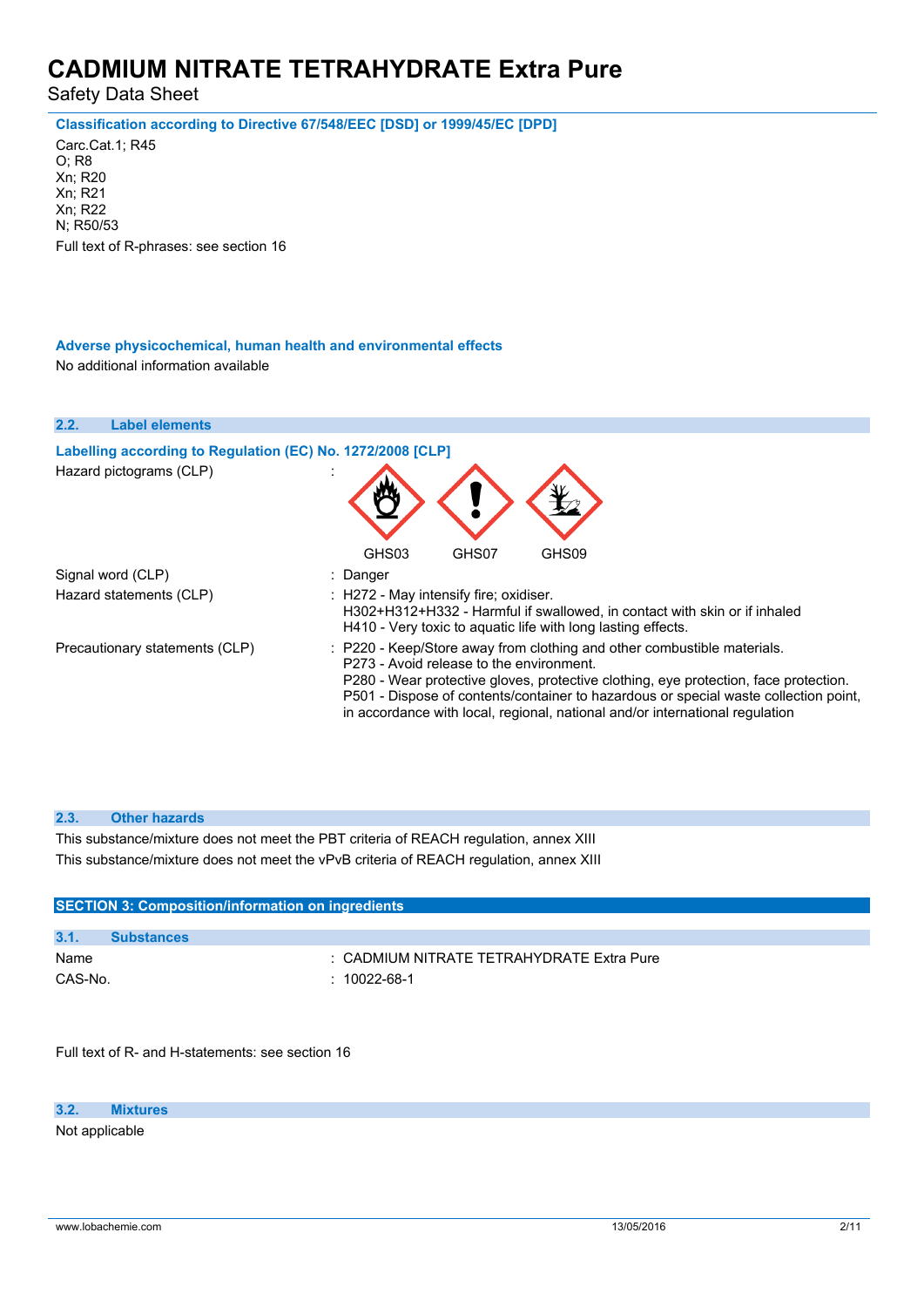Safety Data Sheet

### **SECTION 4: First aid measures**

| 4.1.<br><b>Description of first aid measures</b>                    |                                                                                                                                                       |
|---------------------------------------------------------------------|-------------------------------------------------------------------------------------------------------------------------------------------------------|
| First-aid measures after inhalation                                 | : Assure fresh air breathing. If breathing is difficult, remove victim to fresh air and keep<br>at rest in a position comfortable for breathing.      |
| First-aid measures after skin contact                               | Immediately call a POISON CENTER/doctor. Wash with plenty of water/ Wash<br>contaminated clothing before reuse.                                       |
| First-aid measures after eye contact                                | Rinse cautiously with water for several minutes. Remove contact lenses, if present<br>and easy to do. Continue rinsing. Get medical advice/attention. |
| First-aid measures after ingestion                                  | : Rinse mouth. Call a POISON CENTER/doctor if you feel unwell.                                                                                        |
| 4.2.<br>Most important symptoms and effects, both acute and delayed |                                                                                                                                                       |
| Symptoms/effects after inhalation                                   | : Harmful if inhaled.                                                                                                                                 |
| Symptoms/effects after skin contact                                 | : Harmful in contact with skin.                                                                                                                       |
| Symptoms/effects after ingestion                                    | : Harmful if swallowed.                                                                                                                               |
| 4.3.                                                                | Indication of any immediate medical attention and special treatment needed                                                                            |
| Treat symptomatically.                                              |                                                                                                                                                       |
| <b>SECTION 5: Firefighting measures</b>                             |                                                                                                                                                       |
| 5.1.<br><b>Extinguishing media</b>                                  |                                                                                                                                                       |
| Suitable extinguishing media                                        | : Carbon dioxide. Dry powder. Foam. Water spray.                                                                                                      |
| Unsuitable extinguishing media                                      | Do not use a heavy water stream.                                                                                                                      |
| 5.2.<br>Special hazards arising from the substance or mixture       |                                                                                                                                                       |
| Fire hazard                                                         | : May intensify fire; oxidiser.                                                                                                                       |
| 5.3.<br><b>Advice for firefighters</b>                              |                                                                                                                                                       |
| Protection during firefighting                                      | Do not enter fire area without proper protective equipment, including respiratory                                                                     |
|                                                                     | protection.                                                                                                                                           |
| <b>SECTION 6: Accidental release measures</b>                       |                                                                                                                                                       |
| 6.1.                                                                | Personal precautions, protective equipment and emergency procedures                                                                                   |
| 6.1.1.                                                              |                                                                                                                                                       |
| For non-emergency personnel<br><b>Emergency procedures</b>          | : Evacuate unnecessary personnel.                                                                                                                     |
| For emergency responders<br>6.1.2.                                  |                                                                                                                                                       |
| Protective equipment                                                | : Use personal protective equipment as required.                                                                                                      |
| <b>Emergency procedures</b>                                         | : Ventilate area.                                                                                                                                     |
| <b>Environmental precautions</b><br>6.2.                            |                                                                                                                                                       |
| Very toxic to aquatic life with long lasting effects.               |                                                                                                                                                       |
| 6.3.<br>Methods and material for containment and cleaning up        |                                                                                                                                                       |
| Methods for cleaning up                                             | : Soak up spills with inert solids, such as clay or diatomaceous earth as soon as<br>possible. On land, sweep or shovel into suitable containers.     |
| <b>Reference to other sections</b><br>6.4.                          |                                                                                                                                                       |
| No additional information available                                 |                                                                                                                                                       |
| <b>SECTION 7: Handling and storage</b>                              |                                                                                                                                                       |
| <b>Precautions for safe handling</b><br>7.1.                        |                                                                                                                                                       |
| Precautions for safe handling                                       | : Avoid contact with skin and eyes. Do not breathe vapours.                                                                                           |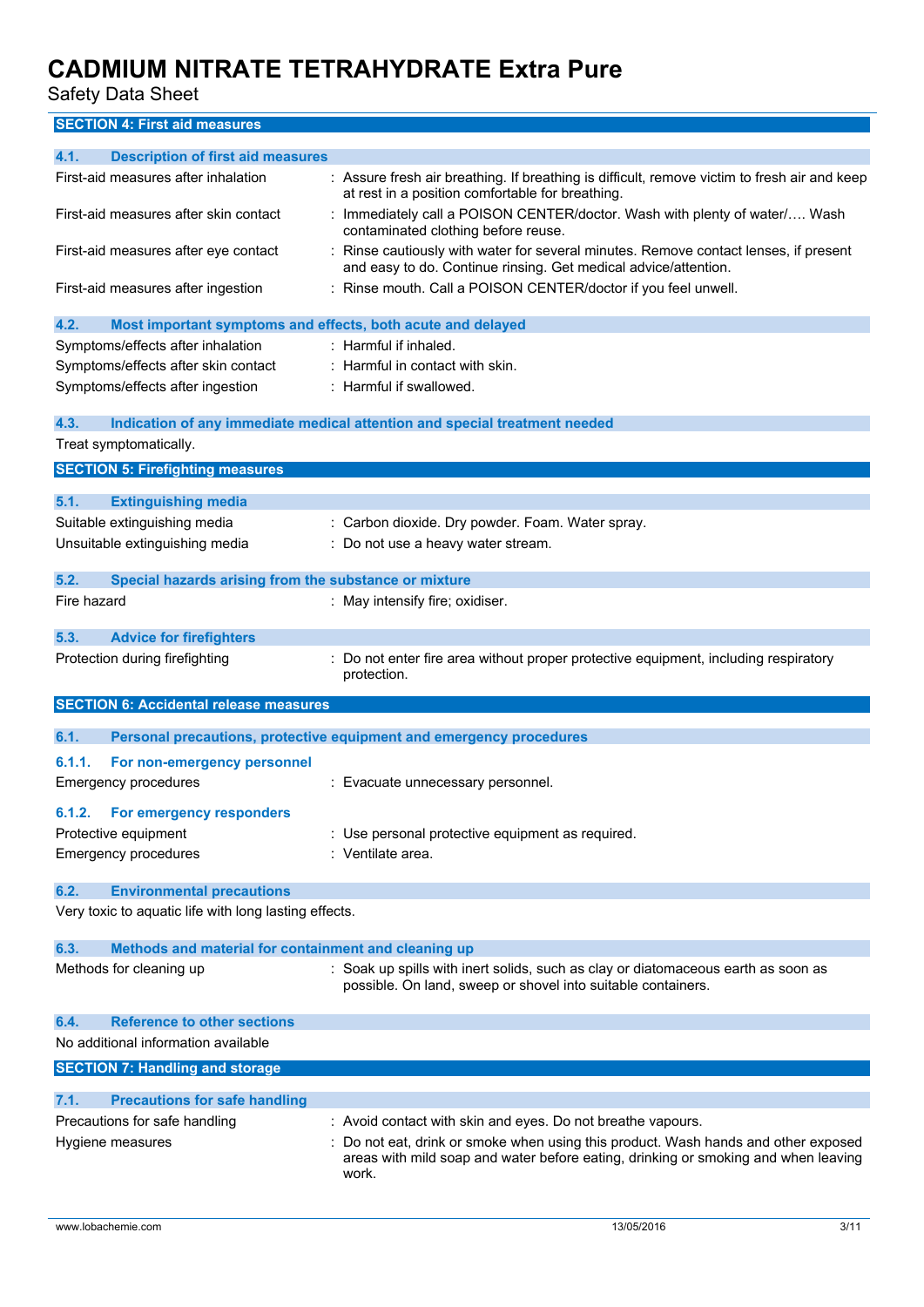| <b>Conditions for safe storage, including any incompatibilities</b><br>7.2. |                                                                    |
|-----------------------------------------------------------------------------|--------------------------------------------------------------------|
| Storage conditions                                                          | : Store in a well-ventilated place. Keep container tightly closed. |
| <b>Specific end use(s)</b><br>7.3.                                          |                                                                    |
| No additional information available                                         |                                                                    |
| <b>SECTION 8: Exposure controls/personal protection</b>                     |                                                                    |
| 8.1.<br><b>Control parameters</b>                                           |                                                                    |
| No additional information available                                         |                                                                    |
|                                                                             |                                                                    |
|                                                                             |                                                                    |
|                                                                             |                                                                    |
|                                                                             |                                                                    |
|                                                                             |                                                                    |
| 8.2.<br><b>Exposure controls</b>                                            |                                                                    |
| Hand protection                                                             | : Protective gloves                                                |
| Eye protection                                                              | : Chemical goggles or safety glasses                               |
| Skin and body protection                                                    | : Wear suitable protective clothing                                |
| Respiratory protection                                                      | : [In case of inadequate ventilation] wear respiratory protection. |
| <b>SECTION 9: Physical and chemical properties</b>                          |                                                                    |
| Information on basic physical and chemical properties<br>9.1.               |                                                                    |
| Physical state                                                              | : Solid                                                            |
| Molecular mass                                                              | : 308.47 g/mol                                                     |
| Colour                                                                      | : Colorless crystals.                                              |
| Odour                                                                       | : No data available                                                |
| Odour threshold                                                             | : No data available                                                |
| pH                                                                          | : No data available                                                |
| Relative evaporation rate (butylacetate=1)                                  | : No data available                                                |
|                                                                             |                                                                    |
|                                                                             | : 59.5 $^{\circ}$ C                                                |
|                                                                             | : No data available                                                |
|                                                                             | : No data available                                                |
| Melting point<br>Freezing point<br>Boiling point<br>Flash point             | : No data available                                                |
| Auto-ignition temperature                                                   | : No data available                                                |

Flammability (solid, gas) : No data available

Vapour pressure in the settlement of the No data available

Relative vapour density at 20 °C : No data available

Relative density **in the case of the CO** is a No data available

Solubility : Water: Soluble in water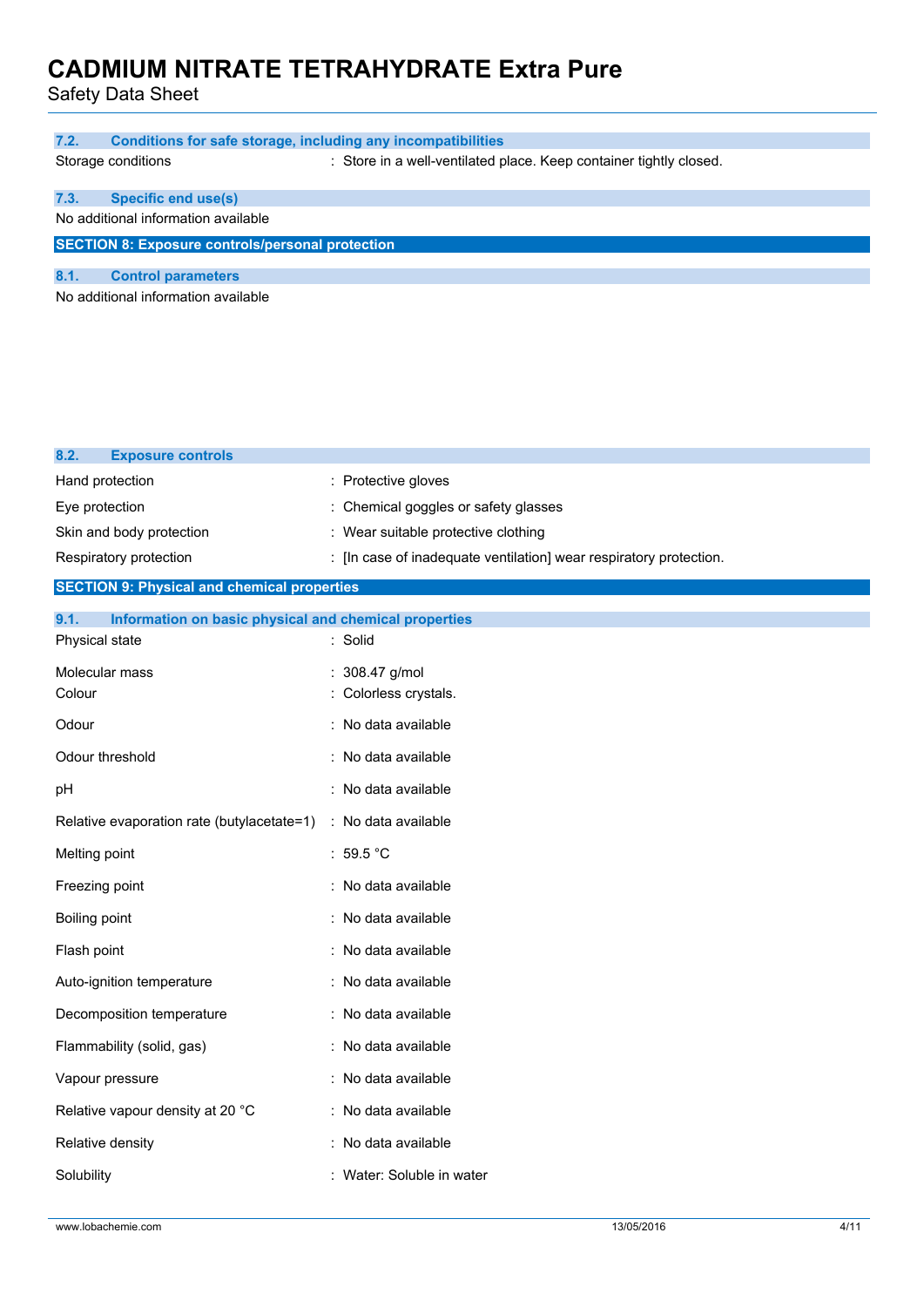## Safety Data Sheet

| Log Pow                 | : No data available                                                           |
|-------------------------|-------------------------------------------------------------------------------|
| Viscosity, kinematic    | : No data available                                                           |
| Viscosity, dynamic      | : No data available                                                           |
| Explosive properties    | : No data available                                                           |
| Oxidising properties    | : The substance or mixture is classified as oxidizing with the subcategory 2. |
| <b>Explosive limits</b> | : No data available                                                           |

| <b>Other information</b><br>9.2.                   |
|----------------------------------------------------|
| No additional information available                |
| <b>SECTION 10: Stability and reactivity</b>        |
|                                                    |
| 10.1.<br><b>Reactivity</b>                         |
| No additional information available                |
| 10.2.<br><b>Chemical stability</b>                 |
| Stable under normal conditions.                    |
| <b>Possibility of hazardous reactions</b><br>10.3. |
| No additional information available                |
| <b>Conditions to avoid</b><br>10.4.                |
| Air contact. Direct sunlight. Moisture.            |
| 10.5.<br><b>Incompatible materials</b>             |
| No additional information available                |
| <b>Hazardous decomposition products</b><br>10.6.   |
| No additional information available                |
| <b>SECTION 11: Toxicological information</b>       |

| Information on toxicological effects<br>11.1. |                                                                                                        |
|-----------------------------------------------|--------------------------------------------------------------------------------------------------------|
| Acute toxicity                                | : Oral: Harmful if swallowed. Dermal: Harmful in contact with skin. Inhalation: Harmful<br>if inhaled. |
| Skin corrosion/irritation                     | : Not classified                                                                                       |
| Serious eye damage/irritation                 | : Not classified                                                                                       |
| Respiratory or skin sensitisation             | : Not classified                                                                                       |
| Germ cell mutagenicity                        | : Not classified                                                                                       |
| Carcinogenicity                               | : Not classified                                                                                       |
| Reproductive toxicity                         | : Not classified                                                                                       |
| STOT-single exposure                          | : Not classified                                                                                       |

STOT-repeated exposure : Not classified

Aspiration hazard : Not classified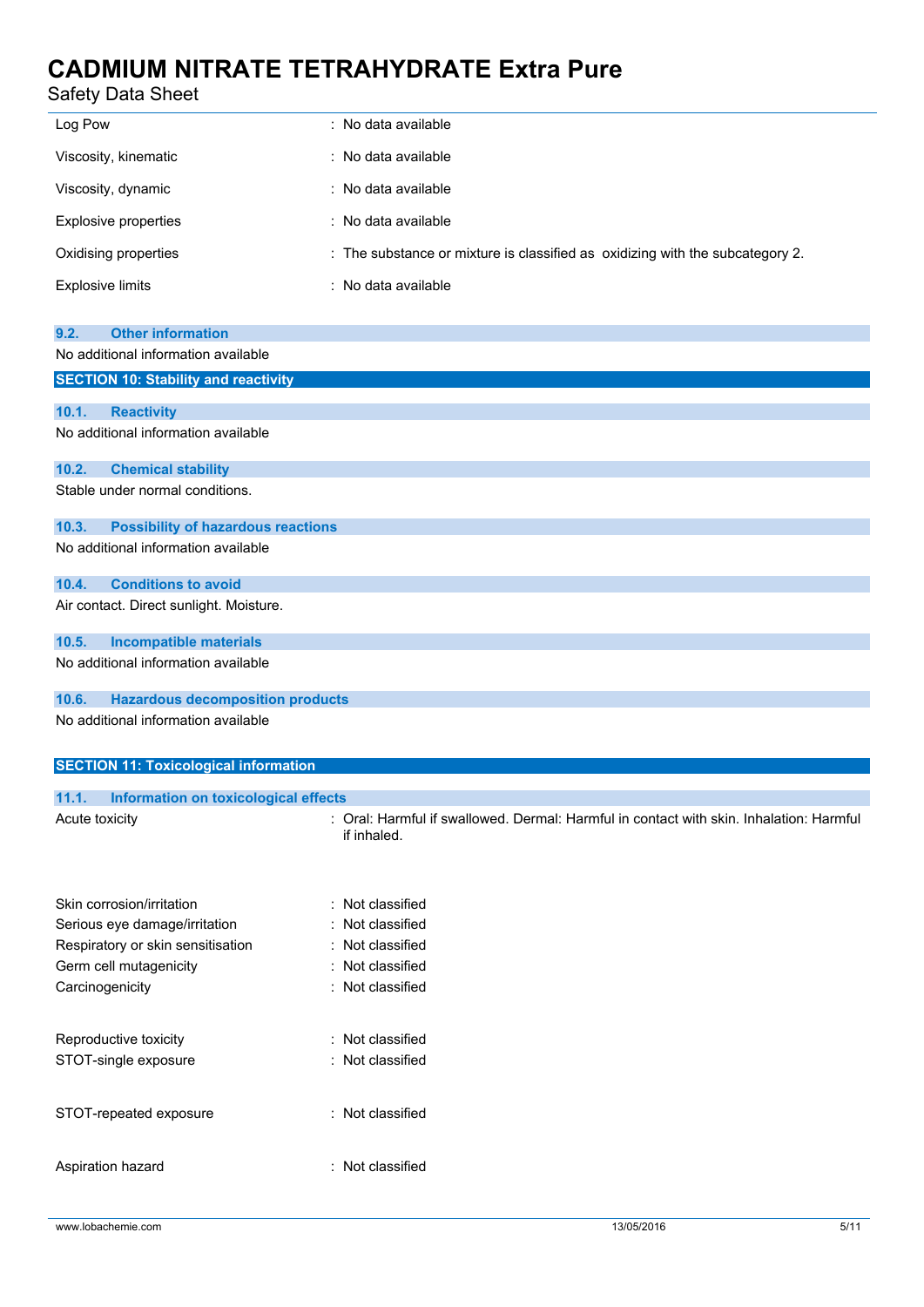Safety Data Sheet

Potential adverse human health effects and symptoms : Harmful if swallowed. Harmful in contact with skin.

| <b>SECTION 12: Ecological information</b> |                               |
|-------------------------------------------|-------------------------------|
| 12.1.<br><b>Toxicity</b>                  |                               |
| Ecology - water                           | : Very toxic to aquatic life. |

| 12.2. Persistence and degradability |
|-------------------------------------|
| No additional information available |

#### **12.3. Bioaccumulative potential**

No additional information available

#### **12.4. Mobility in soil**

No additional information available

#### **12.5. Results of PBT and vPvB assessment**

**CADMIUM NITRATE TETRAHYDRATE Extra Pure (10022-68-1)** This substance/mixture does not meet the PBT criteria of REACH regulation, annex XIII This substance/mixture does not meet the vPvB criteria of REACH regulation, annex XIII

#### **12.6. Other adverse effects**

No additional information available

| <b>SECTION 13: Disposal considerations</b>    |                                                                                                                                                                  |
|-----------------------------------------------|------------------------------------------------------------------------------------------------------------------------------------------------------------------|
| 13.1.<br>Waste treatment methods              |                                                                                                                                                                  |
| Product/Packaging disposal<br>recommendations | : Dispose of contents/container to hazardous or special waste collection point, in<br>accordance with local, regional, national and/or international regulation. |
| <b>SECTION 14: Transport information</b>      |                                                                                                                                                                  |

In accordance with ADR / RID / IMDG / IATA / ADN

| UN number<br>14.1.               |                                  |
|----------------------------------|----------------------------------|
| UN-No. (ADR)                     | : 3087                           |
| UN-No. (IMDG)                    | : 3087                           |
| UN-No. (IATA)                    | : 3087                           |
| UN-No. (ADN)                     | : 3087                           |
| UN-No. (RID)                     | : 3087                           |
|                                  |                                  |
| 14.2.<br>UN proper shipping name |                                  |
| Proper Shipping Name (ADR)       | : OXIDIZING SOLID, TOXIC, N.O.S. |
| Proper Shipping Name (IMDG)      | : OXIDIZING SOLID, TOXIC, N.O.S. |
| Proper Shipping Name (IATA)      | : Oxidizing solid, toxic, n.o.s. |
| Proper Shipping Name (ADN)       | : OXIDIZING SOLID, TOXIC, N.O.S. |
| Proper Shipping Name (RID)       | : OXIDIZING SOLID, TOXIC, N.O.S. |
|                                  |                                  |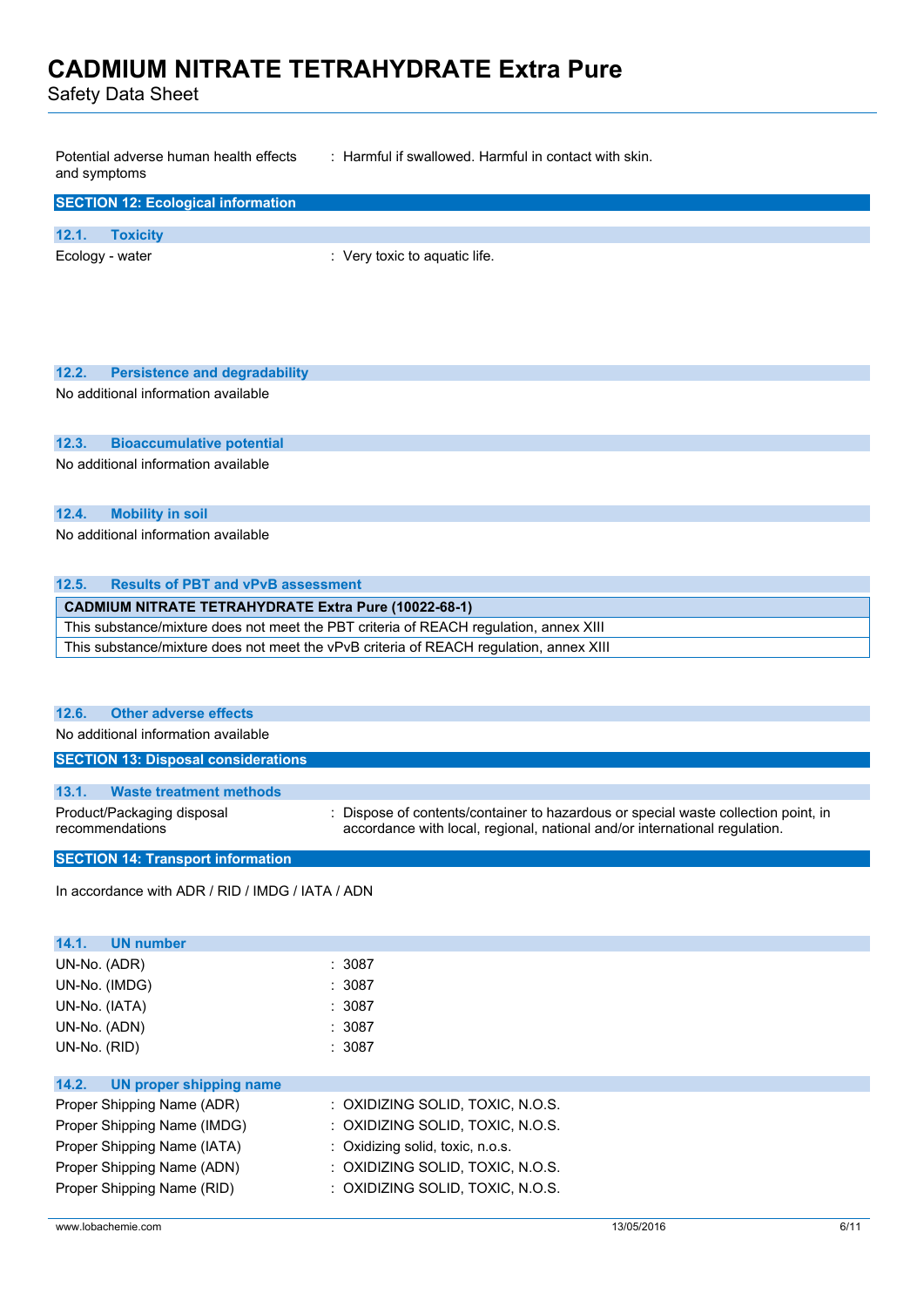### Safety Data Sheet

| Safety Data Sheet                                         |                                                                                                        |
|-----------------------------------------------------------|--------------------------------------------------------------------------------------------------------|
| Transport document description (ADR)                      | : UN 3087 OXIDIZING SOLID, TOXIC, N.O.S., 5.1 (6.1), II, (E), ENVIRONMENTALLY<br><b>HAZARDOUS</b>      |
| Transport document description (IMDG)                     | : UN 3087 OXIDIZING SOLID, TOXIC, N.O.S., 5.1 (6.1), II, MARINE<br>POLLUTANT/ENVIRONMENTALLY HAZARDOUS |
| Transport document description (IATA)                     | : UN 3087 Oxidizing solid, toxic, n.o.s., 5.1, II, ENVIRONMENTALLY HAZARDOUS                           |
| Transport document description (ADN)                      | : UN 3087 OXIDIZING SOLID, TOXIC, N.O.S., 5.1 (6.1), II, ENVIRONMENTALLY<br><b>HAZARDOUS</b>           |
| Transport document description (RID)                      | : UN 3087 OXIDIZING SOLID, TOXIC, N.O.S., 5.1 (6.1), II, ENVIRONMENTALLY<br><b>HAZARDOUS</b>           |
| 14.3.<br><b>Transport hazard class(es)</b>                |                                                                                                        |
| <b>ADR</b>                                                |                                                                                                        |
| Transport hazard class(es) (ADR)<br>Danger labels (ADR)   | : 5.1(6.1)<br>: 5.1, 6.1                                                                               |
|                                                           |                                                                                                        |
| <b>IMDG</b>                                               |                                                                                                        |
| Transport hazard class(es) (IMDG)<br>Danger labels (IMDG) | : 5.1(6.1)<br>: 5.1, 6.1                                                                               |
|                                                           |                                                                                                        |
| <b>IATA</b>                                               |                                                                                                        |
| Transport hazard class(es) (IATA)                         | : 5.1(6.1)                                                                                             |
| Hazard labels (IATA)                                      | : 5.1, 6.1                                                                                             |
|                                                           |                                                                                                        |
|                                                           |                                                                                                        |
| <b>ADN</b>                                                |                                                                                                        |
| Transport hazard class(es) (ADN)<br>Danger labels (ADN)   | : 5.1(6.1)<br>: 5.1, 6.1                                                                               |
|                                                           |                                                                                                        |
| <b>RID</b>                                                |                                                                                                        |
| Transport hazard class(es) (RID)                          | : 5.1(6.1)                                                                                             |
| Danger labels (RID)                                       | : 5.1, 6.1                                                                                             |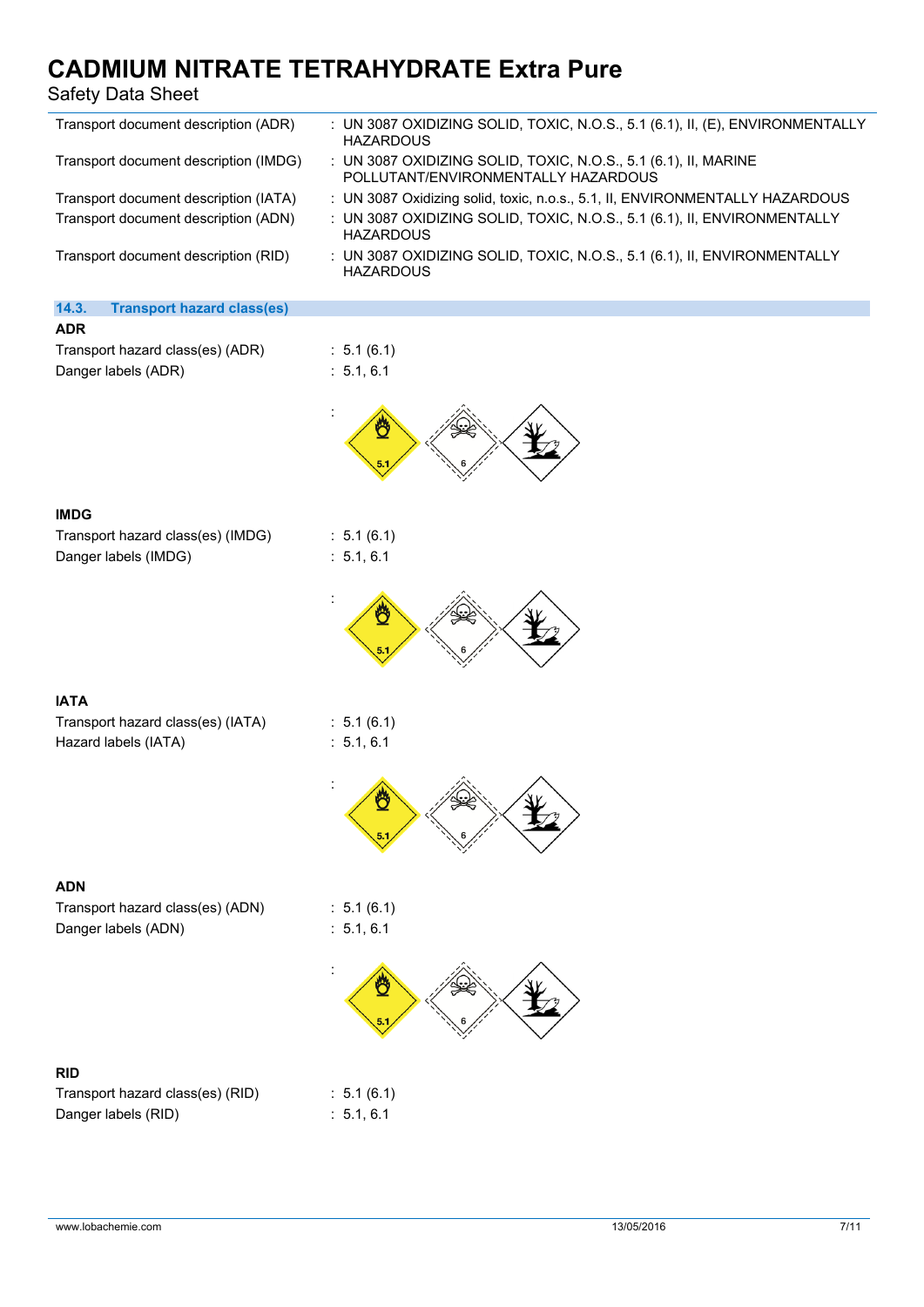Safety Data Sheet



| 14.4.<br><b>Packing group</b>         |    |  |  |
|---------------------------------------|----|--|--|
| Packing group (ADR)                   | ÷Ш |  |  |
| Packing group (IMDG)                  | ÷Ш |  |  |
| Packing group (IATA)                  | ÷Ш |  |  |
| Packing group (ADN)                   | ÷Ш |  |  |
| Packing group (RID)                   | ÷Ш |  |  |
|                                       |    |  |  |
| 14.5.<br><b>Environmental hazards</b> |    |  |  |

| Dangerous for the environment | : Yes                                    |
|-------------------------------|------------------------------------------|
| Marine pollutant              | : Yes                                    |
| Other information             | : No supplementary information available |

#### $14.6.$ **14.6. Special precautions for user**

| - Overland transport                                                       |                            |
|----------------------------------------------------------------------------|----------------------------|
| Classification code (ADR)                                                  | OT <sub>2</sub>            |
| Special provisions (ADR)                                                   | 274                        |
| Limited quantities (ADR)                                                   | 1kg                        |
| Excepted quantities (ADR)                                                  | E2<br>÷                    |
| Packing instructions (ADR)                                                 | P002, IBC06                |
| Mixed packing provisions (ADR)                                             | MP <sub>2</sub>            |
| Portable tank and bulk container<br>instructions (ADR)                     | T <sub>3</sub>             |
| Portable tank and bulk container special<br>provisions (ADR)               | TP33                       |
| Tank code (ADR)                                                            | SGAN                       |
| Tank special provisions (ADR)                                              | TU3                        |
| Vehicle for tank carriage                                                  | AT                         |
| Transport category (ADR)                                                   | $\overline{2}$             |
| Special provisions for carriage - Packages<br>(ADR)                        | : V11                      |
| Special provisions for carriage - Loading,<br>unloading and handling (ADR) | : CV24, CV28               |
| Hazard identification number (Kemler No.)                                  | ÷<br>56                    |
| Orange plates                                                              | $\ddot{\phantom{0}}$<br>56 |
|                                                                            | 3087                       |
| Tunnel restriction code (ADR)                                              | E                          |
| EAC code                                                                   | 1 <sub>W</sub>             |
| - Transport by sea                                                         |                            |
| Special provisions (IMDG)                                                  | : 274,900                  |
| Packing instructions (IMDG)                                                | P002                       |
| IBC packing instructions (IMDG)                                            | IBC06                      |
| IBC special provisions (IMDG)                                              | <b>B21</b>                 |
| Tank instructions (IMDG)                                                   | T3                         |
| Tank special provisions (IMDG)                                             | TP33                       |
| EmS-No. (Fire)                                                             | F-A                        |
| EmS-No. (Spillage)                                                         | $S-Q$                      |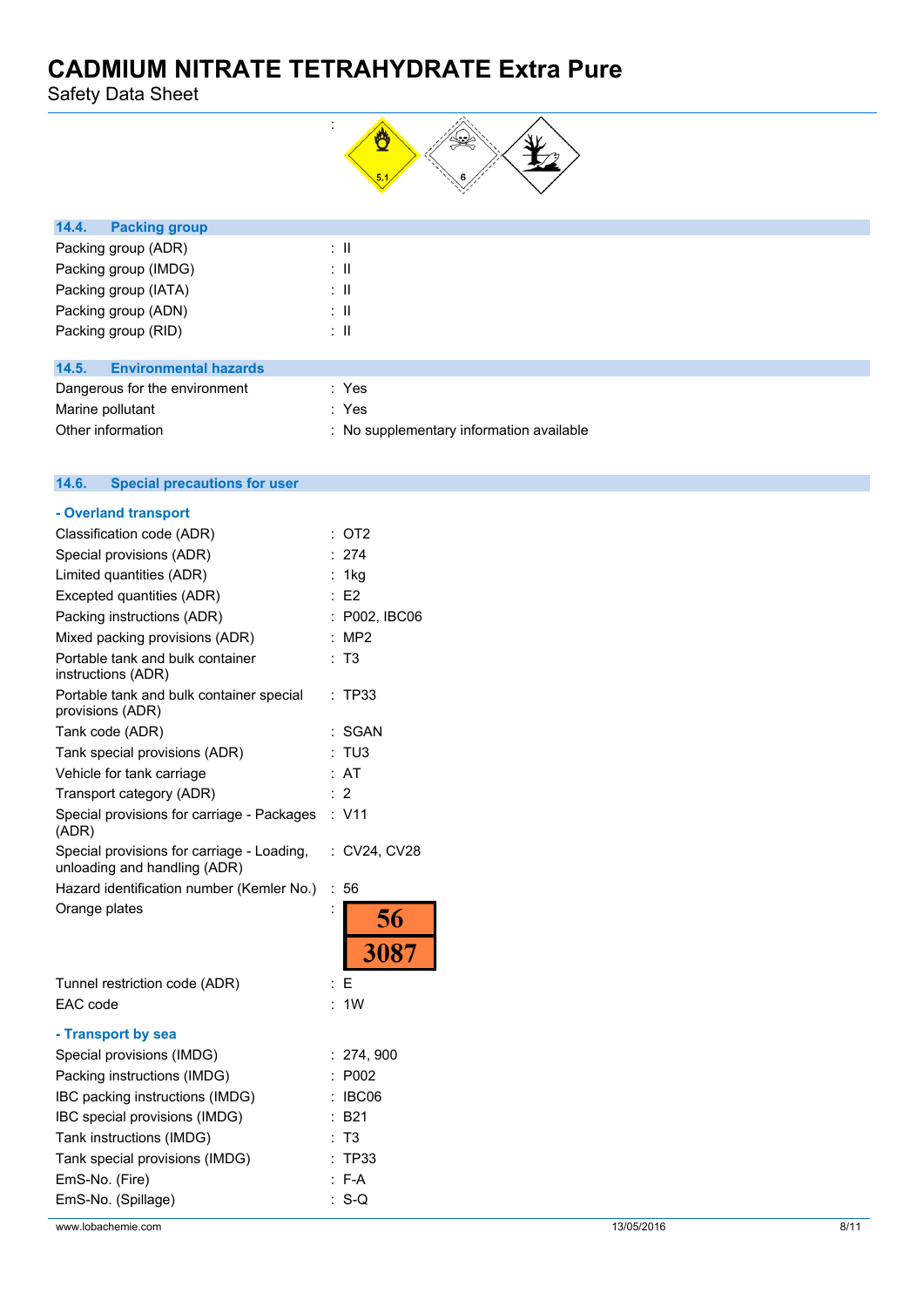Safety Data Sheet

| Stowage category (IMDG)                                                    | $\therefore$ B                                                                                                                          |
|----------------------------------------------------------------------------|-----------------------------------------------------------------------------------------------------------------------------------------|
| Segregation (IMDG)                                                         | : SG38, SG49, SG60                                                                                                                      |
| Properties and observations (IMDG)                                         | : Toxic if swallowed, by skin contact or by dust inhalation. Should be handled with<br>care to minimize exposure, particularly to dust. |
| MFAG-No                                                                    | : 141                                                                                                                                   |
| - Air transport                                                            |                                                                                                                                         |
| PCA Excepted quantities (IATA)                                             | $\therefore$ E2                                                                                                                         |
| PCA Limited quantities (IATA)                                              | : Y543                                                                                                                                  |
| PCA limited quantity max net quantity<br>(IATA)                            | : 1kg                                                                                                                                   |
| PCA packing instructions (IATA)                                            | : 558                                                                                                                                   |
| PCA max net quantity (IATA)                                                | : 5kg                                                                                                                                   |
| CAO packing instructions (IATA)                                            | :562                                                                                                                                    |
| CAO max net quantity (IATA)                                                | : 25kg                                                                                                                                  |
| Special provisions (IATA)                                                  | : A3                                                                                                                                    |
| ERG code (IATA)                                                            | :5P                                                                                                                                     |
| - Inland waterway transport                                                |                                                                                                                                         |
| Classification code (ADN)                                                  | : OT2                                                                                                                                   |
| Special provisions (ADN)                                                   | : 274, 802                                                                                                                              |
| Limited quantities (ADN)                                                   | $: 1$ kg                                                                                                                                |
| Excepted quantities (ADN)                                                  | $\therefore$ E2                                                                                                                         |
| Equipment required (ADN)<br>$\mathbb{R}^2$ . PP, EP                        |                                                                                                                                         |
| Number of blue cones/lights (ADN)                                          | $\therefore$ 2                                                                                                                          |
| - Rail transport                                                           |                                                                                                                                         |
| Classification code (RID)                                                  | : OT2                                                                                                                                   |
| Special provisions (RID)                                                   | : 274                                                                                                                                   |
| Excepted quantities (RID)                                                  | $\therefore$ E2                                                                                                                         |
| Packing instructions (RID)                                                 | : P002, IBC06                                                                                                                           |
| Mixed packing provisions (RID)                                             | : MP2                                                                                                                                   |
| Portable tank and bulk container<br>instructions (RID)                     | : T3                                                                                                                                    |
| Portable tank and bulk container special<br>provisions (RID)               | : TP33                                                                                                                                  |
| Tank codes for RID tanks (RID)                                             | <b>SGAN</b>                                                                                                                             |
| Special provisions for RID tanks (RID)                                     | : TU3                                                                                                                                   |
| Transport category (RID)                                                   | : 2                                                                                                                                     |
| Special provisions for carriage - Packages<br>(RID)                        | $:$ W11                                                                                                                                 |
| Special provisions for carriage - Loading,<br>unloading and handling (RID) | : CW24, CW28                                                                                                                            |
| Colis express (express parcels) (RID)                                      | $\therefore$ CE10                                                                                                                       |
| Hazard identification number (RID)                                         | : 56                                                                                                                                    |

**14.7. Transport in bulk according to Annex II of MARPOL 73/78 and the IBC Code**

Not applicable

**SECTION 15: Regulatory information**

**15.1. Safety, health and environmental regulations/legislation specific for the substance or mixture**

#### **15.1.1. EU-Regulations**

No REACH Annex XVII restrictions Cadmium nitrate is on the REACH Candidate List CADMIUM NITRATE TETRAHYDRATE Extra Pure is not on the REACH Annex XIV List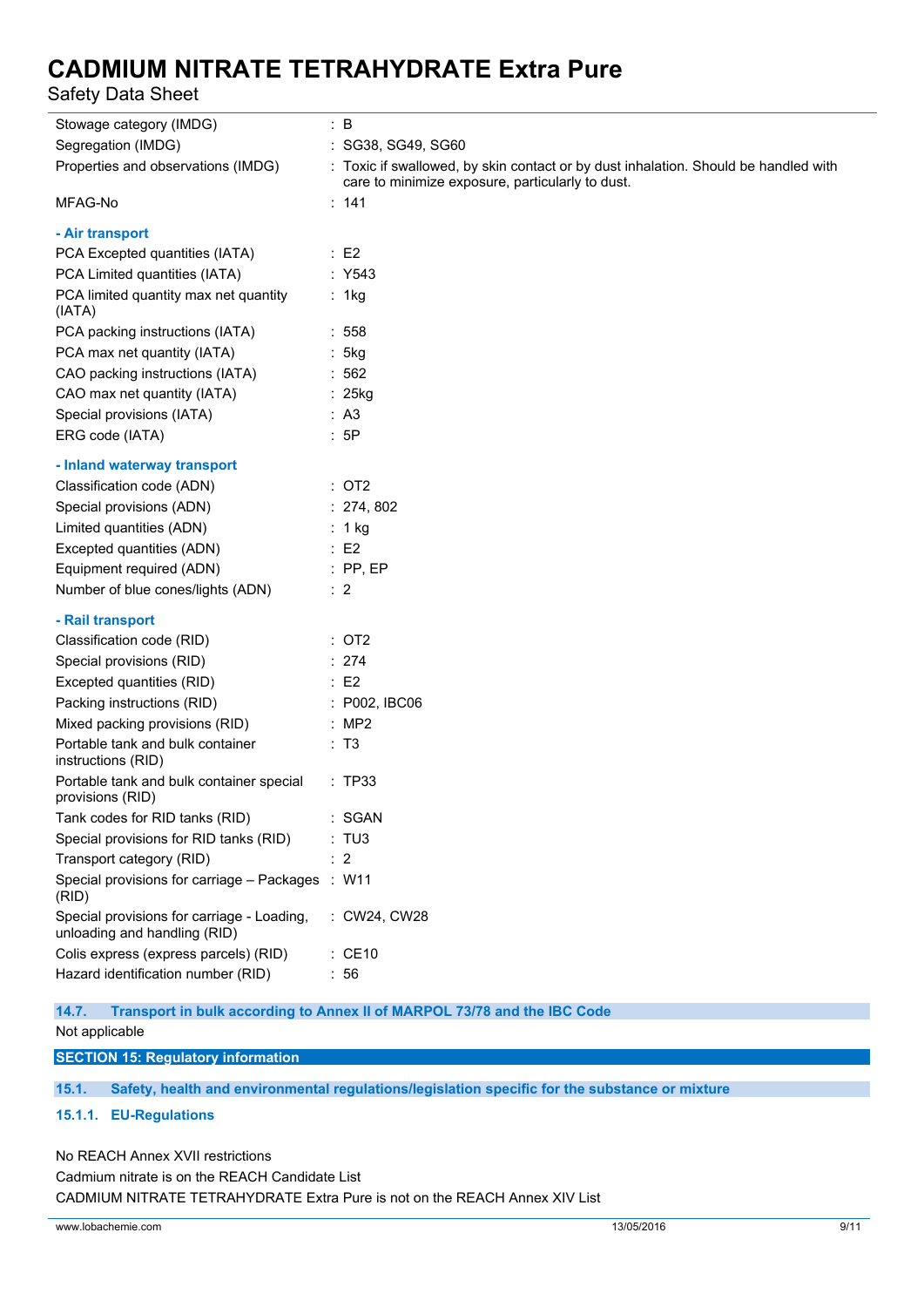#### **15.1.2. National regulations**

#### **Germany**

12th Ordinance Implementing the Federal : Is not subject of the 12. BlmSchV (Hazardous Incident Ordinance) Immission Control Act - 12.BImSchV

### **Netherlands**

| SZW-lijst van kankerverwekkende stoffen                                                 | $\therefore$ The substance is not listed |                                                                                                                         |
|-----------------------------------------------------------------------------------------|------------------------------------------|-------------------------------------------------------------------------------------------------------------------------|
| SZW-lijst van mutagene stoffen                                                          | $:$ The substance is not listed          |                                                                                                                         |
| NIET-limitatieve lijst van voor de<br>voortplanting giftige stoffen – Borstvoeding      | $\therefore$ The substance is not listed |                                                                                                                         |
| NIET-limitatieve lijst van voor de<br>voortplanting giftige stoffen -<br>Vruchtbaarheid | $:$ The substance is not listed          |                                                                                                                         |
| NIET-limitatieve lijst van voor de<br>voortplanting giftige stoffen - Ontwikkeling      | $\therefore$ The substance is not listed |                                                                                                                         |
| <b>Denmark</b>                                                                          |                                          |                                                                                                                         |
|                                                                                         |                                          | $\mathbf{M}$ . The second that the contract of $\mathbf{A} \mathbf{O}$ is a contract of the contract of the contract of |

Recommendations Danish Regulation : Young people below the age of 18 years are not allowed to use the product Pregnant/breastfeeding women working with the product must not be in direct contact with the product The requirements from the Danish Working Environment Authorities regarding work with carcinogens must be followed during use and disposal

| 15.2. Chemical safety assessment    |
|-------------------------------------|
| No additional information available |
|                                     |

### **SECTION 16: Other information**

#### Full text of R-, H- and EUH-statements:

| Acute Tox. 4 (Dermal)     | Acute toxicity (dermal), Category 4                               |       |  |
|---------------------------|-------------------------------------------------------------------|-------|--|
| Acute Tox. 4 (Inhalation) | Acute toxicity (inhal.), Category 4                               |       |  |
| Acute Tox. 4 (Oral)       | Acute toxicity (oral), Category 4                                 |       |  |
| Aquatic Chronic 1         | Hazardous to the aquatic environment - Chronic Hazard, Category 1 |       |  |
| Ox. Sol. 2                | Oxidising Solids, Category 2                                      |       |  |
| H <sub>272</sub>          | May intensify fire; oxidiser.                                     |       |  |
| H302                      | Harmful if swallowed.                                             |       |  |
| H312                      | Harmful in contact with skin.                                     |       |  |
| H332                      | Harmful if inhaled.                                               |       |  |
| H410                      | Very toxic to aquatic life with long lasting effects.             |       |  |
| <b>R20</b>                | Harmful by inhalation                                             |       |  |
| R <sub>21</sub>           | Harmful in contact with skin                                      |       |  |
| www.lobachemie.com        | 13/05/2016                                                        | 10/11 |  |